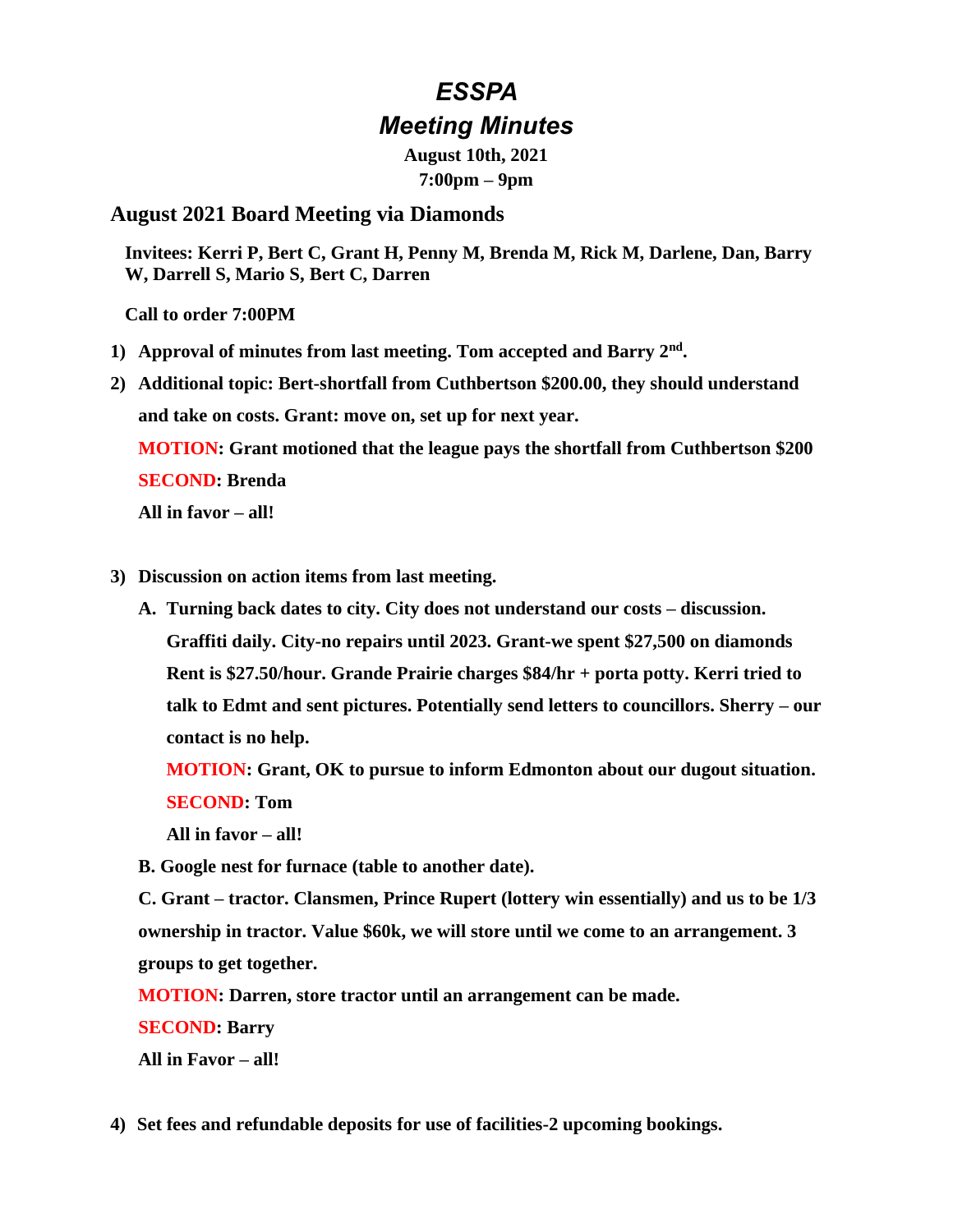**Sept 28/29th South Edmonton League booked diamonds – 2 days Sept 11th Prince Rupert neighbourhood Concluding Discussion on costs - Damage Deposits - \$250/day Concession \$250/day, bathrooms \$50/day, Open/closing \$20/day, \$20/diamond prep (1 diamond/day). Kerri to do up application form. MOTION: Darrel to accept fees as discussed SECOND: Brent to second All in favor – all!**

**5) Diamond to give back now that D2 is back. Scheduling issue this year! Booked until 1st week in Sept only. Edmt league booked slots, they scooped our diamonds. We need to reschedule our games to use the extra diamond avail. Sept 6 to Oct 8 booked to Edmt Sport and Social for fall league. Kevin – we have entitlement to Sept but would have had to give up early times. With our expanded league this shouldn't be an issue next year.** 

**Diamond times discussed for playoffs. Use D2. Makeup games – no weekends. Kerripotential to drop a game in order to work all games in. 12 games max-best of 3. Hansen max 11 games.**

**Brent (Cuthbertson) to potentially take a lot of open slots to complete league early. Penny-use standings during season to place teams for playoffs-no weekends.**

- **6) Diamond requests for Sept. next year.**
- **7) AGM – Oct 24th at 1PM. Dave Patterson will audit.**
- **8) Year end survey of participants. Kerri to do up something.**
- **9) Going forward, who will be taking care of tasks (SPN, scheduling). Table – Kerri and Brenda to continue.**
- **10) Other business**
	- **a) 60+ and fees (pro rate)**
	- **b) Ladies weekend - \$5 pp**
	- **c) Committees – table to later**
	- **d) Tom – logo contest. He doesn't feel we need to change. AGM matter.**
- **11) Next Meetings – 2 nd Tuesday of every Month**